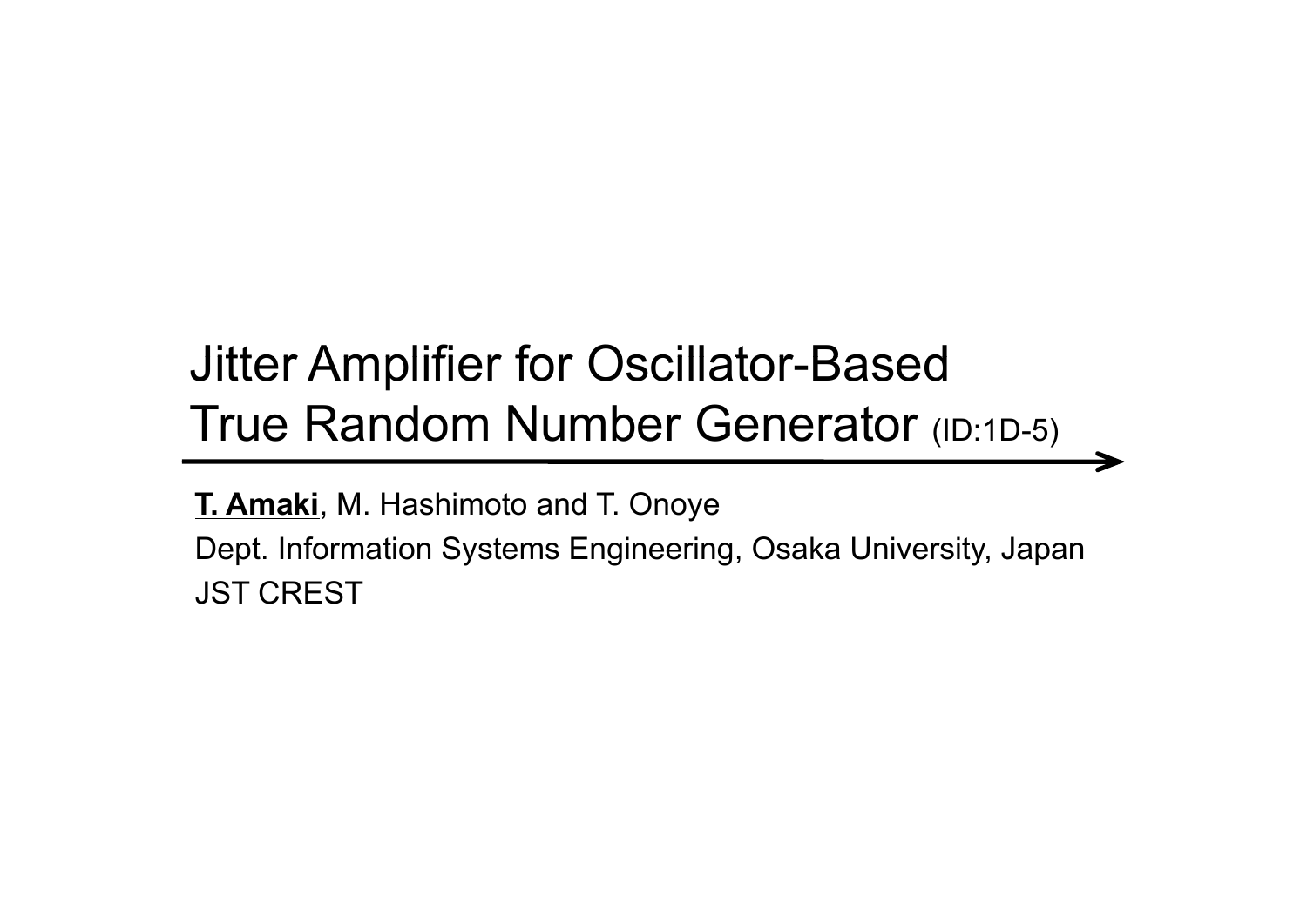# Background & Objective

- • True random number
	- unpredictable.
	- physically generated. –
	- indispensable for security.
- •Oscillator-based TRNG[1]
	- 2 oscillators and 1 sampler
	- utilize jitters of oscillators.
- $\bullet$ **Challenge** 
	- Jitter amount is insufficient.
	- Low randomness



[1] Benjamin Jun and Paul Kocher, "The Intel random number generator," cryptography research, inc. white paper for Intel corporation, April 22, 1999.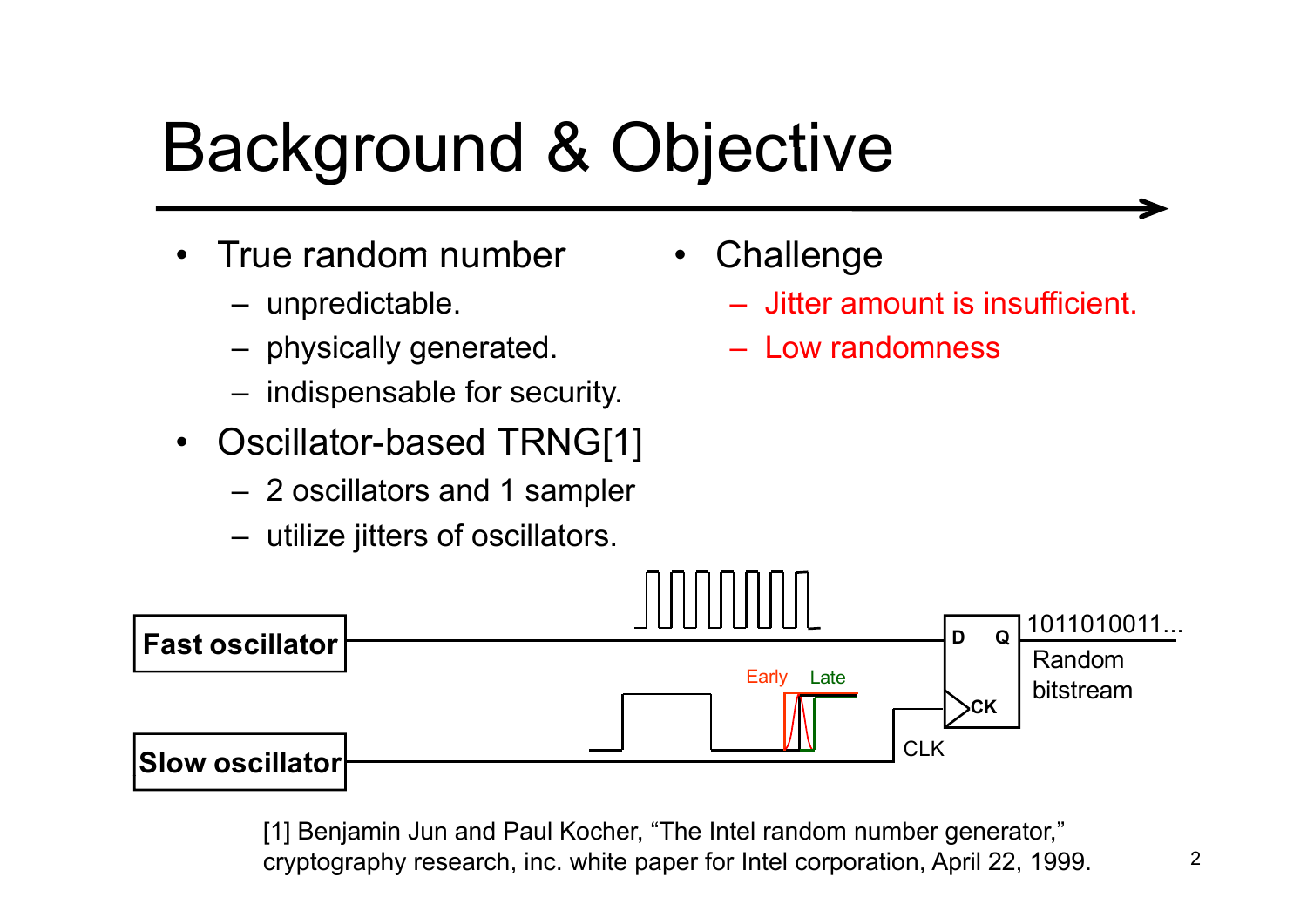# Background & Objective

- • True random number
	- unpredictable.
	- physically generated. –
	- indispensable for security.
- •Oscillator-based TRNG[1]
	- 2 oscillators and 1 sampler
	- utilize jitters of oscillators.
- •**Challenge** 
	- Jitter amount is insufficient.
	- Low randomness

<sup>J</sup>itter amplifier is proposed.



[1] Benjamin Jun and Paul Kocher, "The Intel random number generator," cryptography research, inc. white paper for Intel corporation, April 22, 1999.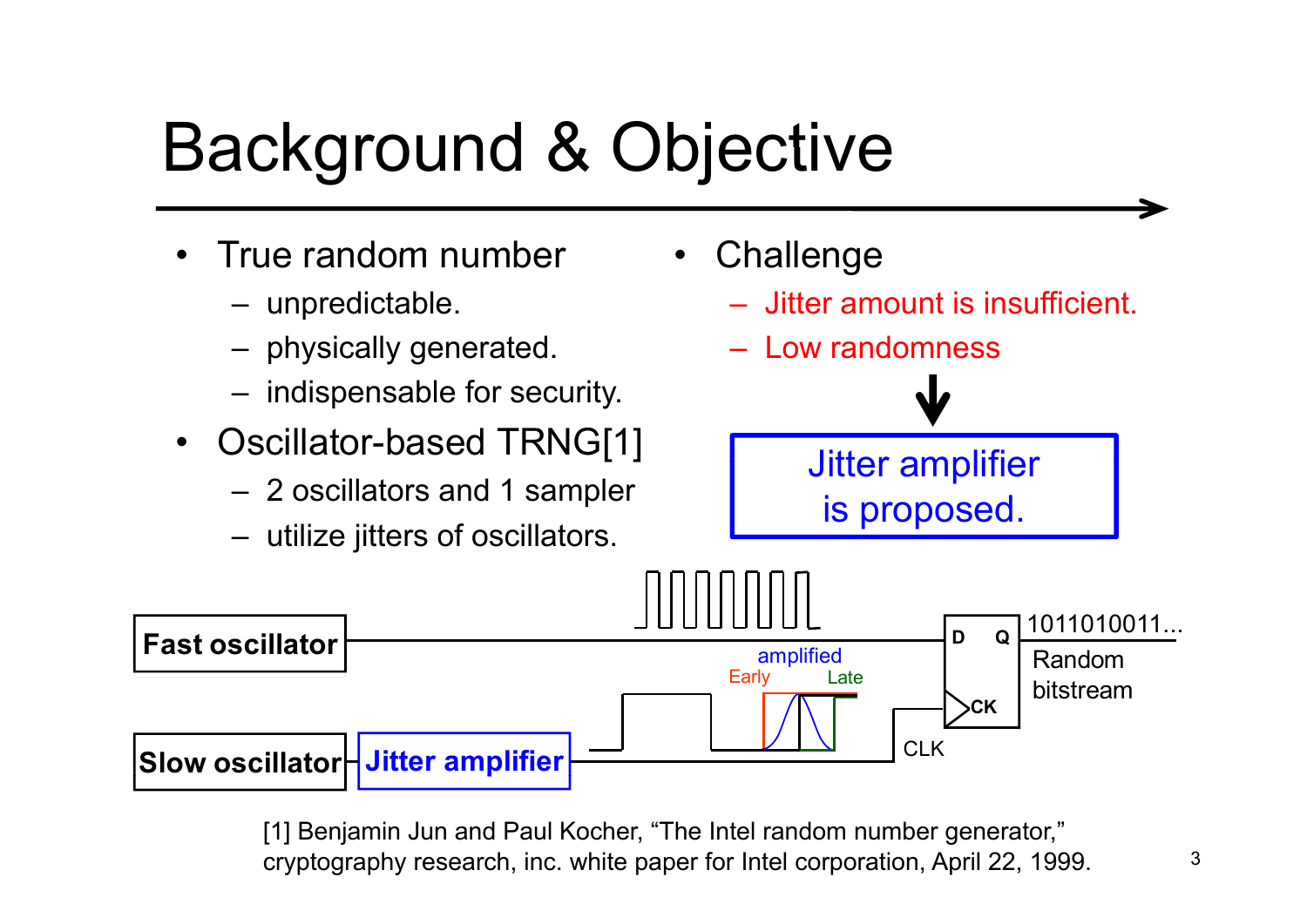### Idea of jitter amplifier

- • Latency controllable buffer
	- – Small latency for early rising edge, and large latency for late rising edge.
	- VDD for buffer is switched from HIGH to LOW.